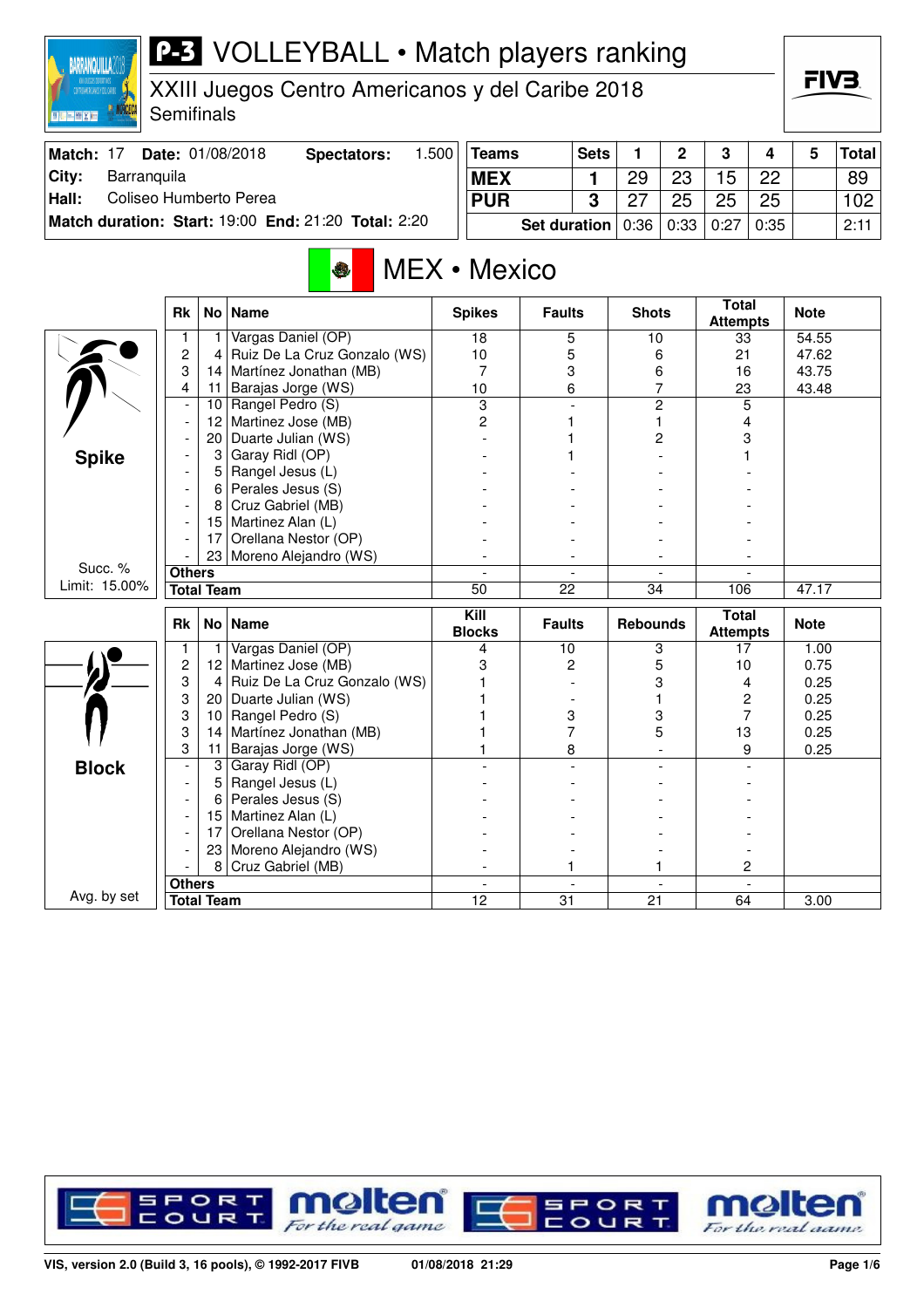| <b>P-3</b> VOLLEYBALL • Match players ranking<br>BARRANQUILLA<br>XXIII Juegos Centro Americanos y del Caribe 2018<br>Semifinals<br><b>I Read for Line Card</b> |               |                                                 |                                            |   |                 |                 |                |                   |                          |                                 |    | FIV3.        |              |  |
|----------------------------------------------------------------------------------------------------------------------------------------------------------------|---------------|-------------------------------------------------|--------------------------------------------|---|-----------------|-----------------|----------------|-------------------|--------------------------|---------------------------------|----|--------------|--------------|--|
| Match: 17                                                                                                                                                      |               | 1.500<br>Date: 01/08/2018<br><b>Spectators:</b> |                                            |   | <b>Teams</b>    | <b>Sets</b>     |                | 1                 | $\mathbf{2}$             | 3<br>4                          |    | 5            | <b>Total</b> |  |
| Barranquila<br>City:                                                                                                                                           |               |                                                 |                                            |   | <b>MEX</b>      |                 | 1              | 29                | 23                       | 15                              | 22 |              | 89           |  |
| Coliseo Humberto Perea<br>Hall:                                                                                                                                |               | <b>PUR</b>                                      |                                            | 3 | 27              | 25              | 25             | 25                |                          | 102 <sub>2</sub>                |    |              |              |  |
| Match duration: Start: 19:00 End: 21:20 Total: 2:20                                                                                                            |               |                                                 | <b>Set duration</b>                        |   | 0:36            | 0:33            | 0:27           | 0:35              |                          | 2:11                            |    |              |              |  |
|                                                                                                                                                                |               |                                                 | $\bullet$                                  |   | MEX • Mexico    |                 |                | <b>Serve</b>      |                          | <b>Total</b>                    |    |              |              |  |
|                                                                                                                                                                | Rk            | No <sub>1</sub>                                 | Name                                       |   | Aces            | <b>Faults</b>   |                | <b>Hits</b>       |                          | <b>Attempts</b>                 |    | <b>Note</b>  |              |  |
|                                                                                                                                                                |               | 3                                               | Garay Ridl (OP)<br>Rangel Jesus (L)        |   |                 |                 |                |                   |                          |                                 |    |              |              |  |
|                                                                                                                                                                |               | 6                                               | Perales Jesus (S)                          |   |                 |                 |                |                   |                          |                                 |    |              |              |  |
|                                                                                                                                                                |               | 8                                               | Cruz Gabriel (MB)                          |   |                 |                 |                |                   |                          |                                 |    |              |              |  |
|                                                                                                                                                                |               | 12                                              | Martinez Jose (MB)                         |   |                 |                 |                |                   | 9                        | 9                               |    |              |              |  |
|                                                                                                                                                                |               | 14 Martínez Jonathan (MB)                       |                                            |   |                 |                 |                |                   | 15                       | 15                              |    |              |              |  |
|                                                                                                                                                                |               | 15                                              | Martinez Alan (L)                          |   |                 |                 |                |                   |                          |                                 |    |              |              |  |
| <b>Serve</b>                                                                                                                                                   |               | 20 <sub>1</sub>                                 | Duarte Julian (WS)                         |   |                 |                 |                |                   |                          |                                 |    |              |              |  |
|                                                                                                                                                                |               |                                                 | 23 Moreno Alejandro (WS)                   |   |                 |                 |                |                   |                          |                                 |    |              |              |  |
|                                                                                                                                                                |               | $\overline{4}$                                  | Ruiz De La Cruz Gonzalo (WS)               |   |                 |                 |                | 11                |                          | 12                              |    |              |              |  |
|                                                                                                                                                                |               |                                                 | Vargas Daniel (OP)                         |   |                 | 2               |                | 13                |                          | 15                              |    |              |              |  |
|                                                                                                                                                                |               | 10                                              | Rangel Pedro (S)                           |   |                 | 3               |                | 15                |                          | 18                              |    |              |              |  |
|                                                                                                                                                                |               | 11<br>17                                        | Barajas Jorge (WS)<br>Orellana Nestor (OP) |   |                 | 3<br>2          |                | 14                | 2                        | 17                              |    |              |              |  |
|                                                                                                                                                                | <b>Others</b> |                                                 |                                            |   |                 |                 |                |                   |                          | 4                               |    |              |              |  |
| Avg. by set                                                                                                                                                    |               | <b>Total Team</b>                               |                                            |   | L,              |                 | 11<br>79       |                   |                          | 90                              |    |              |              |  |
|                                                                                                                                                                |               |                                                 |                                            |   |                 |                 |                |                   |                          |                                 |    |              |              |  |
| <b>Team</b>                                                                                                                                                    |               |                                                 | Opponent errors & Team faults              |   | 27              | 8               |                |                   |                          | 35                              |    |              |              |  |
|                                                                                                                                                                | <b>Rk</b>     | No <sub>1</sub>                                 | <b>Name</b>                                |   | <b>Digs</b>     | <b>Faults</b>   |                | <b>Receptions</b> |                          | <b>Total</b><br><b>Attempts</b> |    | <b>Note</b>  |              |  |
|                                                                                                                                                                |               |                                                 | Vargas Daniel (OP)                         |   | 3               |                 | 3              |                   | 2                        |                                 | 8  | 0.75         |              |  |
|                                                                                                                                                                | 1             | 15                                              | Martinez Alan (L)                          |   | 3               | 8               |                |                   | 3                        | 14                              |    | 0.75         |              |  |
|                                                                                                                                                                | 3             | 12                                              | Martinez Jose (MB)                         |   | 2               | 1               |                |                   | 2                        |                                 | 5  | 0.50         |              |  |
|                                                                                                                                                                | 3<br>5        | 11<br>10                                        | Barajas Jorge (WS)<br>Rangel Pedro (S)     |   | 2               | 4<br>4          |                |                   | 1<br>7                   | 12                              | 7  | 0.50<br>0.25 |              |  |
|                                                                                                                                                                | 5             | 14                                              | Martínez Jonathan (MB)                     |   |                 |                 | $\overline{c}$ |                   | 2                        |                                 | 5  | 0.25         |              |  |
|                                                                                                                                                                | 5             | 4                                               | Ruiz De La Cruz Gonzalo (WS)               |   |                 |                 | 5              |                   | 3                        |                                 | 9  | 0.25         |              |  |
| <b>Dig</b>                                                                                                                                                     |               | 3                                               | Garay Ridl (OP)                            |   |                 |                 |                |                   |                          |                                 |    |              |              |  |
|                                                                                                                                                                |               |                                                 | Rangel Jesus (L)                           |   |                 |                 |                |                   | 1                        |                                 | 1. |              |              |  |
|                                                                                                                                                                |               |                                                 | Perales Jesus (S)                          |   |                 |                 |                |                   |                          |                                 |    |              |              |  |
|                                                                                                                                                                |               | 8                                               | Cruz Gabriel (MB)                          |   |                 |                 |                |                   |                          |                                 |    |              |              |  |
|                                                                                                                                                                |               | 17                                              | Orellana Nestor (OP)                       |   |                 |                 |                |                   |                          |                                 |    |              |              |  |
|                                                                                                                                                                |               | 20                                              | Duarte Julian (WS)                         |   |                 |                 |                |                   |                          |                                 |    |              |              |  |
|                                                                                                                                                                |               | 23                                              | Moreno Alejandro (WS)                      |   |                 |                 |                |                   |                          |                                 |    |              |              |  |
| Avg. by set                                                                                                                                                    | <b>Others</b> |                                                 |                                            |   |                 | $\overline{27}$ |                |                   | $\overline{\phantom{a}}$ |                                 |    |              |              |  |
|                                                                                                                                                                |               | <b>Total Team</b>                               |                                            |   | $\overline{13}$ |                 |                | $\overline{21}$   |                          | 61                              |    | 3.25         |              |  |

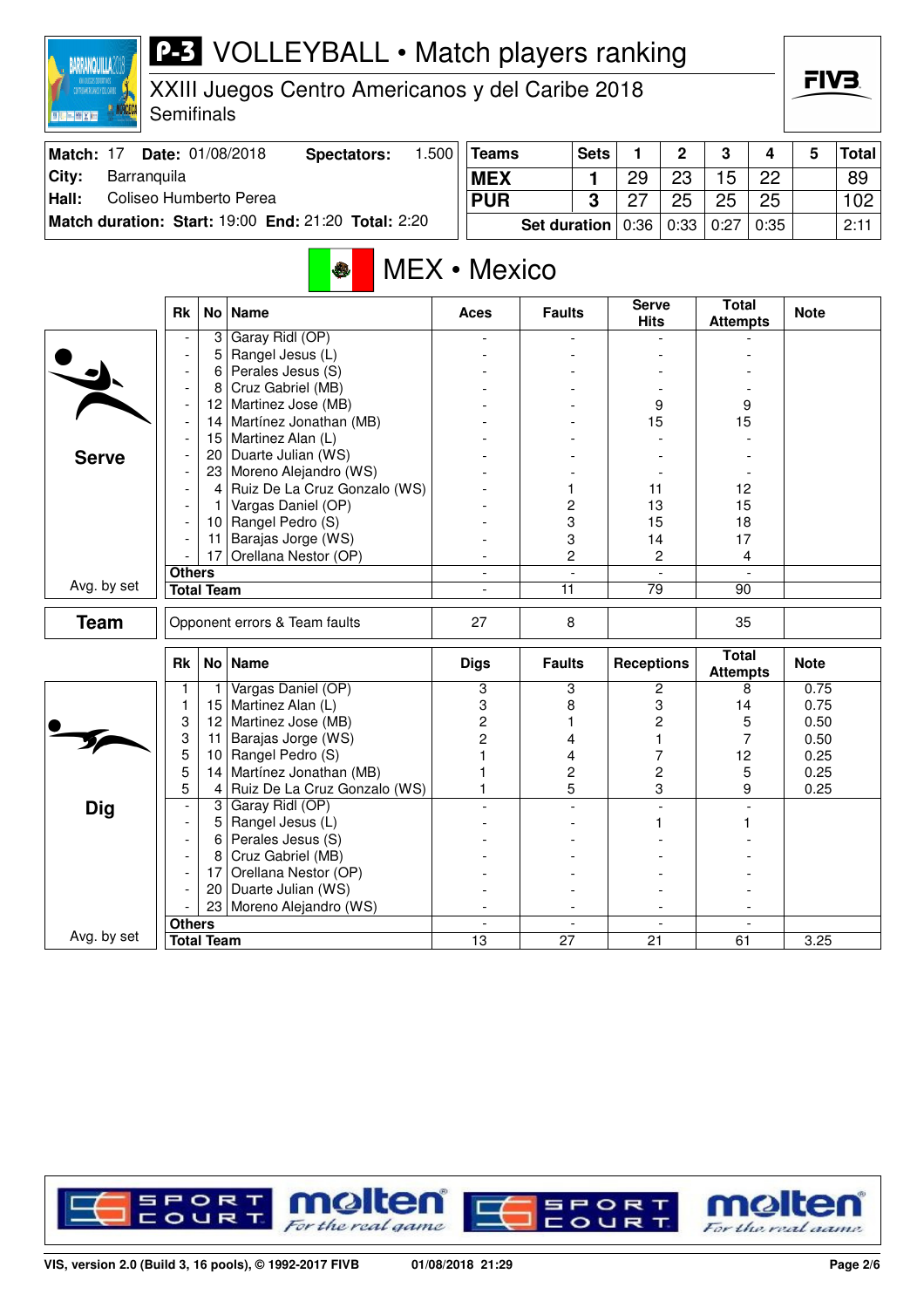## **P-3** VOLLEYBALL • Match players ranking

XXIII Juegos Centro Americanos y del Caribe 2018

**Semifinals RANGEC** 

**BARRANQUILLA2018** 

**EN MIX IN** 

| Match: 17 | <b>Date: 01/08/2018</b>                             | Spectators: | .500 | Teams                                          | <b>Sets</b> |    | $\overline{2}$ | 3  |         | <b>Total</b> |
|-----------|-----------------------------------------------------|-------------|------|------------------------------------------------|-------------|----|----------------|----|---------|--------------|
| City:     | Barranguila                                         |             |      | <b>MEX</b>                                     |             | 29 | 23             | 15 | 22      | 89           |
| Hall:     | Coliseo Humberto Perea                              |             |      | <b>PUR</b>                                     |             |    | 25             | 25 | 25      | 102          |
|           | Match duration: Start: 19:00 End: 21:20 Total: 2:20 |             |      | <b>Set duration</b>   $0.36$   $0.33$   $0.27$ |             |    |                |    | $+0:35$ | 2:11         |

## MEX • Mexico

|                         | <b>Rk</b>                |                   | No   Name                    | <b>Running</b><br><b>Sets</b> | <b>Faults</b>  | <b>Still</b><br><b>Sets</b> | <b>Total</b><br><b>Attempts</b> | <b>Note</b> |
|-------------------------|--------------------------|-------------------|------------------------------|-------------------------------|----------------|-----------------------------|---------------------------------|-------------|
|                         |                          | 10                | Rangel Pedro (S)             | 29                            | $\blacksquare$ | 57                          | 86                              | 7.25        |
|                         |                          | 1                 | Vargas Daniel (OP)           |                               |                |                             |                                 |             |
|                         | $\overline{\phantom{a}}$ | 3                 | Garay Ridl (OP)              |                               |                |                             |                                 |             |
|                         | $\overline{\phantom{a}}$ | 4                 | Ruiz De La Cruz Gonzalo (WS) |                               |                |                             |                                 |             |
|                         | $\overline{\phantom{a}}$ | 5                 | Rangel Jesus (L)             |                               |                |                             |                                 |             |
|                         | $\blacksquare$           | 6                 | Perales Jesus (S)            |                               |                | 4                           | 4                               |             |
|                         | $\overline{\phantom{a}}$ | 8                 | Cruz Gabriel (MB)            |                               |                |                             |                                 |             |
| <b>Set</b>              | $\blacksquare$           | 11.               | Barajas Jorge (WS)           |                               |                | 3                           | 3                               |             |
|                         |                          | 12                | Martinez Jose (MB)           |                               |                |                             |                                 |             |
|                         |                          | 14                | Martínez Jonathan (MB)       |                               |                |                             |                                 |             |
|                         | $\blacksquare$           |                   | 15 Martinez Alan (L)         |                               |                | 4                           | 4                               |             |
|                         |                          | 17                | Orellana Nestor (OP)         |                               |                |                             |                                 |             |
|                         |                          | 20                | Duarte Julian (WS)           |                               |                |                             |                                 |             |
|                         |                          |                   | 23 Moreno Alejandro (WS)     |                               |                |                             |                                 |             |
|                         | <b>Others</b>            |                   |                              |                               |                |                             |                                 |             |
| Avg. by set             | <b>Total Team</b>        |                   | $\overline{29}$              |                               | 69             | 98                          | 7.25                            |             |
|                         |                          |                   |                              |                               |                |                             |                                 |             |
|                         |                          |                   |                              |                               |                | <b>Serve</b>                | <b>Total</b>                    |             |
|                         | <b>Rk</b>                |                   | No Name                      | <b>Excellents</b>             | <b>Faults</b>  | <b>Receptions</b>           | <b>Attempts</b>                 | <b>Note</b> |
|                         | 1                        | 11                | Barajas Jorge (WS)           | 14                            |                | 8                           | 22                              | 63.64       |
|                         | 2                        | 15                | Martinez Alan (L)            | 10                            | 1              | 13                          | 24                              | 37.50       |
|                         | 3                        | $\overline{4}$    | Ruiz De La Cruz Gonzalo (WS) | 6                             |                | 15                          | 22                              | 22.73       |
|                         |                          | 5                 | Rangel Jesus (L)             | 4                             |                | 4                           | 8                               |             |
|                         | $\overline{a}$           | 20                | Duarte Julian (WS)           |                               |                | 3                           | 3                               |             |
|                         |                          | $\mathbf{1}$      | Vargas Daniel (OP)           |                               |                |                             |                                 |             |
|                         |                          | 6                 | Perales Jesus (S)            |                               |                |                             |                                 |             |
|                         |                          | 8                 | Cruz Gabriel (MB)            |                               |                |                             |                                 |             |
| <b>Reception</b>        |                          | 10 <sup>1</sup>   | Rangel Pedro (S)             |                               |                |                             |                                 |             |
|                         |                          | 12 <sub>2</sub>   | Martinez Jose (MB)           |                               |                |                             |                                 |             |
|                         |                          | 14                | Martínez Jonathan (MB)       |                               |                |                             |                                 |             |
|                         | $\overline{\phantom{a}}$ | 17                | Orellana Nestor (OP)         |                               |                |                             |                                 |             |
|                         |                          | 23                | Moreno Alejandro (WS)        |                               |                |                             |                                 |             |
|                         |                          | 3                 | Garay Ridl (OP)              |                               |                |                             |                                 |             |
| Eff. %<br>Limit: 20.00% | <b>Others</b>            | <b>Total Team</b> |                              | 34                            | 3              | 44                          | 81                              | 38.27       |



FIV<sub>3</sub>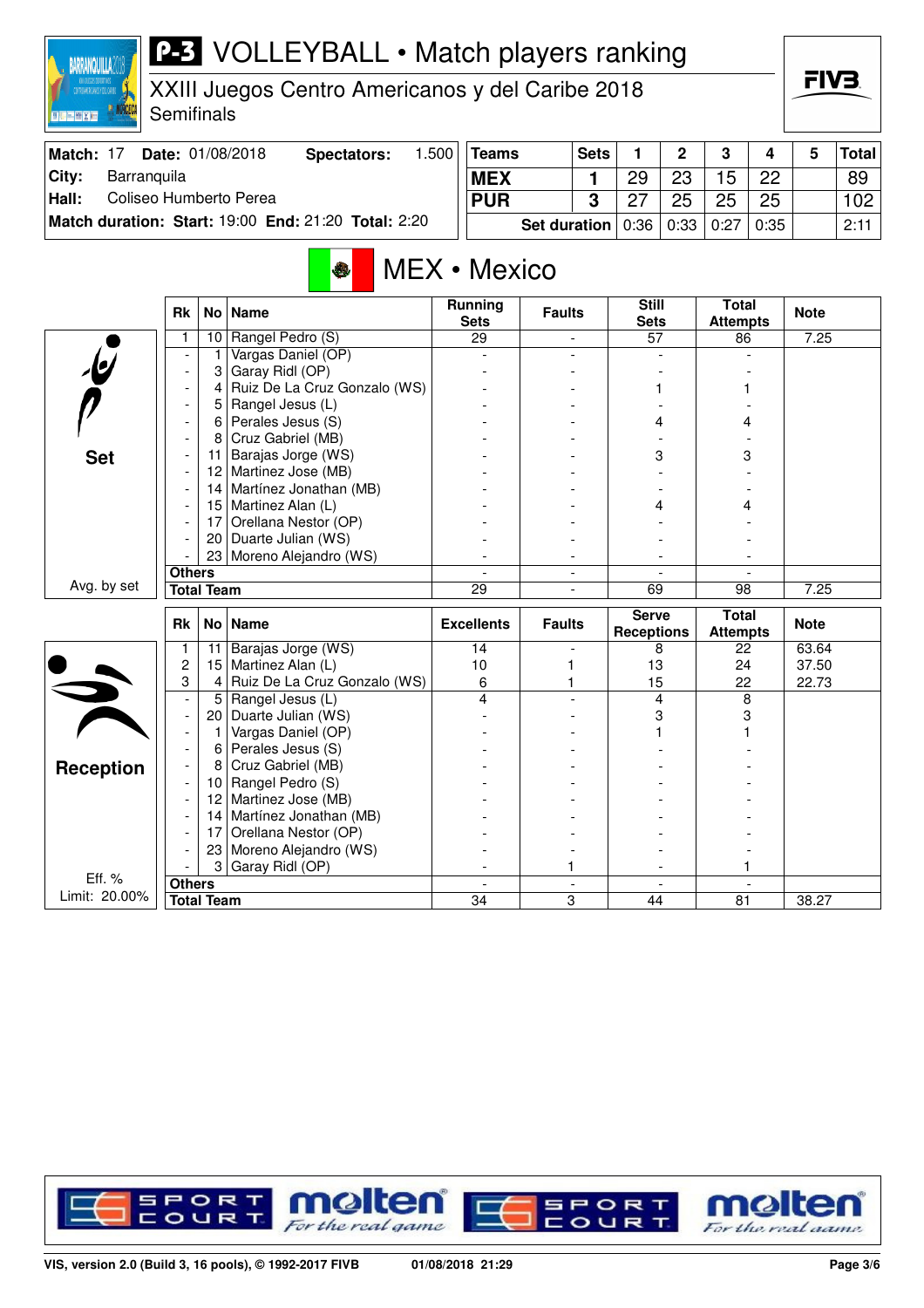| <b>P-3</b> VOLLEYBALL • Match players ranking<br><b>BARRANQUILLA2</b><br>, XXII JUEGOS DOPORTIVOS<br>Ktroamericanos y del carine<br>XXIII Juegos Centro Americanos y del Caribe 2018 |               |                   |                                            |            |                       |                     |             |                 |             |                                 |     |              |       |
|--------------------------------------------------------------------------------------------------------------------------------------------------------------------------------------|---------------|-------------------|--------------------------------------------|------------|-----------------------|---------------------|-------------|-----------------|-------------|---------------------------------|-----|--------------|-------|
| 三侧关闭                                                                                                                                                                                 | Semifinals    |                   |                                            |            |                       |                     |             |                 |             |                                 |     |              |       |
| Match: 17                                                                                                                                                                            |               |                   | Date: 01/08/2018<br><b>Spectators:</b>     | 1.500      | <b>Teams</b>          |                     | <b>Sets</b> | 1               | $\mathbf 2$ | 3                               | 4   | 5            | Total |
| City:<br>Barranquila                                                                                                                                                                 |               |                   |                                            | <b>MEX</b> |                       |                     | 1           | 29              | 23          | 15                              | 22  |              | 89    |
| Coliseo Humberto Perea<br>Hall:                                                                                                                                                      |               |                   |                                            |            | <b>PUR</b>            |                     | 3           | 27              | 25          | 25                              | 25  |              | 102   |
| Match duration: Start: 19:00 End: 21:20 Total: 2:20                                                                                                                                  |               |                   | <b>Set duration</b>                        |            | 0:36                  | 0:33                | 0:27        | 0:35            |             | 2:11                            |     |              |       |
|                                                                                                                                                                                      |               |                   |                                            |            |                       |                     |             |                 |             |                                 |     |              |       |
| <b>PUR • Puerto Rico</b>                                                                                                                                                             |               |                   |                                            |            |                       |                     |             |                 |             |                                 |     |              |       |
|                                                                                                                                                                                      | <b>Rk</b>     | <b>No</b>         | <b>Name</b>                                |            | <b>Spikes</b>         | <b>Faults</b>       |             | <b>Shots</b>    |             | <b>Total</b><br><b>Attempts</b> |     | <b>Note</b>  |       |
|                                                                                                                                                                                      |               | 13                | Sánchez Sequiel (WS)                       |            | 22                    |                     | 4           |                 | 6           | 32                              |     | 68.75        |       |
|                                                                                                                                                                                      | 2             | 11<br>-1          | Torres Maurice (OP)<br>Morales Steven (MB) |            | 21<br>7               | 9<br>$\overline{c}$ |             | 12              |             | 42<br>12                        |     | 50.00        |       |
|                                                                                                                                                                                      |               | 17                | Colon Jessie (MB)                          |            | 3                     | 1                   |             |                 | 3           | 10                              |     |              |       |
|                                                                                                                                                                                      |               | 8                 | Rivera Eddie (WS)                          |            | 5                     | 2                   |             | 6<br>3          |             | 10                              |     |              |       |
|                                                                                                                                                                                      |               | 3                 | Guzman Pablo (WS)                          |            | 6                     | 1                   |             | 2               |             | 9                               |     |              |       |
|                                                                                                                                                                                      |               | 6                 | Perez Angel (S)                            |            |                       |                     |             |                 |             | 2                               |     |              |       |
| <b>Spike</b>                                                                                                                                                                         |               | 2                 | Goas Edgardo (S)                           |            |                       |                     |             |                 |             |                                 |     |              |       |
|                                                                                                                                                                                      |               |                   | Del Valle Dennis (L)                       |            |                       |                     |             |                 |             |                                 |     |              |       |
|                                                                                                                                                                                      |               | 10                | Cruz Ezequiel (OP)                         |            |                       |                     |             |                 |             |                                 |     |              |       |
|                                                                                                                                                                                      |               | 12                | Lopez Kevin (WS)                           |            |                       |                     |             |                 |             |                                 |     |              |       |
|                                                                                                                                                                                      |               | 15                | Rodriguez Jonathan (MB)                    |            |                       |                     |             |                 |             |                                 |     |              |       |
|                                                                                                                                                                                      |               | 16<br>24          | Burgos Ramon (MB)<br>Cabrera Arnel (L)     |            |                       |                     |             |                 |             |                                 |     |              |       |
| Succ. %                                                                                                                                                                              | <b>Others</b> |                   |                                            |            |                       |                     |             |                 |             |                                 |     |              |       |
| Limit: 15.00%                                                                                                                                                                        |               | <b>Total Team</b> |                                            |            | 65                    | $\overline{19}$     |             | 33              |             |                                 | 117 | 55.56        |       |
|                                                                                                                                                                                      |               |                   |                                            |            |                       |                     |             |                 |             |                                 |     |              |       |
|                                                                                                                                                                                      | <b>Rk</b>     | No                | <b>Name</b>                                |            | Kill<br><b>Blocks</b> | <b>Faults</b>       |             | <b>Rebounds</b> |             | <b>Total</b><br><b>Attempts</b> |     | <b>Note</b>  |       |
|                                                                                                                                                                                      | 1.            |                   | 3 Guzman Pablo (WS)                        |            | 3                     |                     | 2           |                 |             |                                 | 5   | 0.75         |       |
|                                                                                                                                                                                      | 1             | 13                | Sánchez Sequiel (WS)                       |            | 3                     | 4                   |             |                 |             |                                 | 8   | 0.75         |       |
|                                                                                                                                                                                      | 3<br>3        | 10<br>17          | Cruz Ezequiel (OP)<br>Colon Jessie (MB)    |            |                       |                     | 2           |                 | 5           | 8                               |     | 0.25<br>0.25 |       |
|                                                                                                                                                                                      | 3             | -1                | Morales Steven (MB)                        |            |                       | 7                   |             |                 | 5           | 13                              |     | 0.25         |       |
|                                                                                                                                                                                      | 3             |                   | 6 Perez Angel $(S)$                        |            |                       |                     |             |                 | 2           |                                 |     | 0.25         |       |
|                                                                                                                                                                                      |               | 2                 | Goas Edgardo (S)                           |            |                       |                     |             |                 |             |                                 |     |              |       |
| <b>Block</b>                                                                                                                                                                         |               |                   | Del Valle Dennis (L)                       |            |                       |                     |             |                 |             |                                 |     |              |       |
|                                                                                                                                                                                      |               | 12                | Lopez Kevin (WS)                           |            |                       |                     |             |                 |             |                                 |     |              |       |
|                                                                                                                                                                                      |               | 15                | Rodriguez Jonathan (MB)                    |            |                       |                     |             |                 |             |                                 |     |              |       |
|                                                                                                                                                                                      |               | 16                | Burgos Ramon (MB)                          |            |                       |                     |             |                 |             |                                 |     |              |       |
|                                                                                                                                                                                      |               | 24 l              | Cabrera Arnel (L)                          |            |                       |                     |             |                 |             |                                 |     |              |       |
|                                                                                                                                                                                      |               | 11<br>8           | Torres Maurice (OP)<br>Rivera Eddie (WS)   |            |                       |                     |             |                 | 5           |                                 | 6   |              |       |
|                                                                                                                                                                                      | <b>Others</b> |                   |                                            |            |                       |                     |             |                 |             |                                 | 2   |              |       |
| Avg. by set                                                                                                                                                                          |               | <b>Total Team</b> |                                            |            | 10                    | 21                  |             | 19              |             | 50                              |     | 2.50         |       |

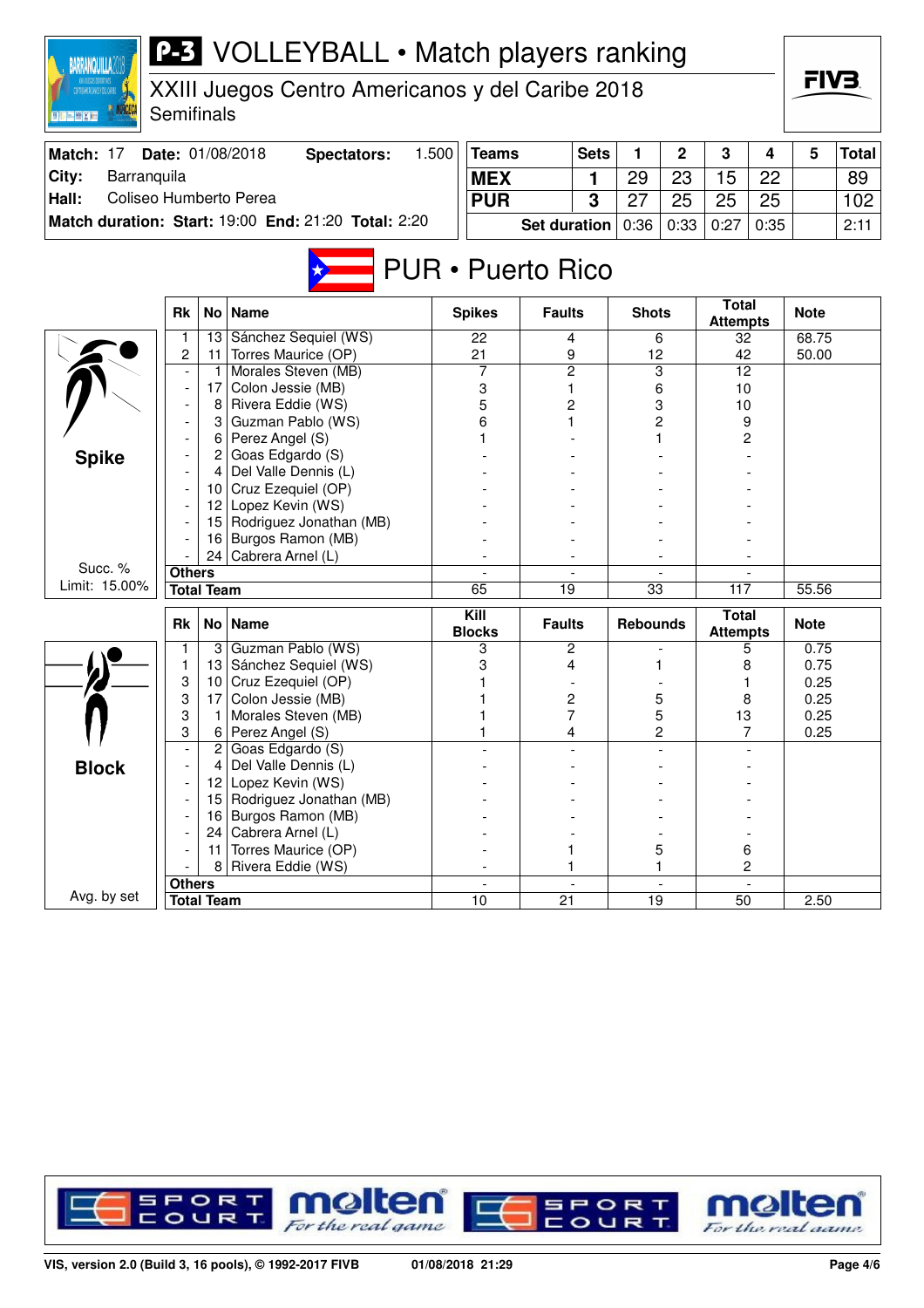| <b>P-3</b> VOLLEYBALL • Match players ranking<br><b>BARRANQUILLA</b> |                                                     |                       |                                                  |            |                                    |               |                     |                             |                         |                                 |                |              | FIV3.        |  |  |
|----------------------------------------------------------------------|-----------------------------------------------------|-----------------------|--------------------------------------------------|------------|------------------------------------|---------------|---------------------|-----------------------------|-------------------------|---------------------------------|----------------|--------------|--------------|--|--|
| TRANCHOLMOLOGICAL<br>回顾关键                                            | Semifinals                                          |                       | XXIII Juegos Centro Americanos y del Caribe 2018 |            |                                    |               |                     |                             |                         |                                 |                |              |              |  |  |
| Match: 17                                                            |                                                     |                       | 1.500<br>Date: 01/08/2018<br><b>Spectators:</b>  |            | <b>Teams</b>                       |               | <b>Sets</b>         | 1                           | 2                       | 3                               | 4              | 5            | <b>Total</b> |  |  |
| City:<br>Barranquila                                                 |                                                     |                       |                                                  | <b>MEX</b> |                                    |               | 1                   | 29                          | 23                      | 15                              | 22             |              | 89           |  |  |
| Coliseo Humberto Perea<br>Hall:                                      |                                                     |                       |                                                  |            | <b>PUR</b>                         |               | 3                   | 27                          | 25                      | 25                              | 25             |              | 102          |  |  |
|                                                                      | Match duration: Start: 19:00 End: 21:20 Total: 2:20 |                       |                                                  |            |                                    |               | <b>Set duration</b> | 0:36                        | 0:33                    | 0:27                            | 0:35           |              | 2:11         |  |  |
| <b>PUR</b> • Puerto Rico                                             |                                                     |                       |                                                  |            |                                    |               |                     |                             |                         |                                 |                |              |              |  |  |
|                                                                      | <b>Rk</b><br>No <sub>1</sub><br><b>Name</b>         |                       |                                                  |            |                                    |               | <b>Faults</b>       | <b>Serve</b><br><b>Hits</b> |                         | <b>Total</b><br><b>Attempts</b> |                | <b>Note</b>  |              |  |  |
|                                                                      | 1.                                                  | 11                    | Torres Maurice (OP)                              |            | 3                                  | 8             |                     | 12                          |                         | 23                              |                | 0.75         |              |  |  |
|                                                                      |                                                     | 2<br>4                | Goas Edgardo (S)<br>Del Valle Dennis (L)         |            |                                    |               |                     |                             |                         |                                 |                |              |              |  |  |
|                                                                      |                                                     | 10                    | Cruz Ezequiel (OP)                               |            |                                    |               |                     |                             |                         |                                 |                |              |              |  |  |
|                                                                      |                                                     | 12                    | Lopez Kevin (WS)                                 |            |                                    |               |                     |                             |                         |                                 |                |              |              |  |  |
|                                                                      |                                                     |                       | 15 Rodriguez Jonathan (MB)                       |            |                                    |               |                     |                             |                         |                                 |                |              |              |  |  |
|                                                                      |                                                     | 16                    | Burgos Ramon (MB)                                |            |                                    |               |                     | 3                           |                         | 3                               |                |              |              |  |  |
| <b>Serve</b>                                                         |                                                     | 17                    | Colon Jessie (MB)                                |            |                                    |               |                     | 11                          |                         | 11                              |                |              |              |  |  |
|                                                                      |                                                     | 24                    | Cabrera Arnel (L)                                |            |                                    |               |                     |                             |                         |                                 |                |              |              |  |  |
|                                                                      |                                                     | 6                     | Perez Angel (S)<br>Rivera Eddie (WS)             |            |                                    |               |                     | 14                          | 7                       | 15                              |                |              |              |  |  |
|                                                                      |                                                     | 8                     | Morales Steven (MB)                              |            |                                    | 3             |                     | 13                          |                         | 8<br>16                         |                |              |              |  |  |
|                                                                      |                                                     |                       | 13 Sánchez Sequiel (WS)                          |            |                                    | 4             |                     | 13                          |                         | 17                              |                |              |              |  |  |
|                                                                      |                                                     | 3                     | Guzman Pablo (WS)                                |            |                                    | 2             |                     | 6                           |                         | 8                               |                |              |              |  |  |
|                                                                      | <b>Others</b>                                       |                       |                                                  |            |                                    |               |                     |                             |                         |                                 |                |              |              |  |  |
| Avg. by set                                                          |                                                     | <b>Total Team</b>     |                                                  |            | 3                                  | 19            |                     | 79                          |                         | 101                             |                | 0.75         |              |  |  |
| <b>Team</b>                                                          |                                                     |                       | Opponent errors & Team faults                    |            | 24                                 | 8             |                     |                             |                         | 32                              |                |              |              |  |  |
|                                                                      | <b>Rk</b>                                           |                       | No   Name                                        |            | <b>Digs</b>                        | <b>Faults</b> |                     | <b>Receptions</b>           |                         | <b>Total</b><br><b>Attempts</b> |                | <b>Note</b>  |              |  |  |
|                                                                      | 1                                                   | 4                     | Del Valle Dennis (L)                             |            | 6                                  | 3             |                     |                             | 2                       | 11                              |                | 1.50         |              |  |  |
|                                                                      | $\overline{2}$<br>$\overline{c}$                    | 24<br>6               | Cabrera Arnel (L)                                |            | 5<br>5                             | 3             |                     |                             | 1                       | 9                               |                | 1.25         |              |  |  |
|                                                                      | 4                                                   | 8                     | Perez Angel (S)<br>Rivera Eddie (WS)             |            | 3                                  | 5<br>1        |                     |                             | $\overline{c}$<br>4     | 12                              | 8              | 1.25<br>0.75 |              |  |  |
|                                                                      | 4                                                   |                       | Morales Steven (MB)                              |            | 3                                  | 1             |                     |                             |                         |                                 | 4              | 0.75         |              |  |  |
|                                                                      | 4                                                   |                       | Guzman Pablo (WS)                                |            | 3                                  | 2             |                     |                             | 2                       |                                 | 7              | 0.75         |              |  |  |
|                                                                      | 7                                                   | 13                    | Sánchez Sequiel (WS)                             |            | 1                                  |               | 3                   |                             | 9                       | 13                              |                | 0.25         |              |  |  |
| <b>Dig</b>                                                           |                                                     | $\overline{c}$        | Goas Edgardo (S)                                 |            |                                    |               |                     |                             |                         |                                 |                |              |              |  |  |
|                                                                      |                                                     | 10 <sup>°</sup>       | Cruz Ezequiel (OP)                               |            |                                    |               |                     |                             |                         |                                 |                |              |              |  |  |
|                                                                      |                                                     | 12 <sub>2</sub>       | Lopez Kevin (WS)                                 |            |                                    |               |                     |                             |                         |                                 |                |              |              |  |  |
|                                                                      |                                                     | 15 <sub>1</sub><br>16 | Rodriguez Jonathan (MB)<br>Burgos Ramon (MB)     |            |                                    |               |                     |                             |                         |                                 |                |              |              |  |  |
|                                                                      |                                                     | 17                    | Colon Jessie (MB)                                |            |                                    |               |                     |                             | $\overline{\mathbf{c}}$ |                                 | 2              |              |              |  |  |
|                                                                      |                                                     | 11                    | Torres Maurice (OP)                              |            |                                    | 4             |                     |                             | 5                       |                                 | 9              |              |              |  |  |
|                                                                      | <b>Others</b>                                       |                       |                                                  |            | $\mathbf{r}$                       |               |                     |                             | $\omega$                |                                 | $\blacksquare$ |              |              |  |  |
| Avg. by set                                                          |                                                     | <b>Total Team</b>     |                                                  |            | $\overline{26}$<br>$\overline{22}$ |               |                     | $\overline{27}$             |                         | $\overline{75}$                 |                | 6.50         |              |  |  |